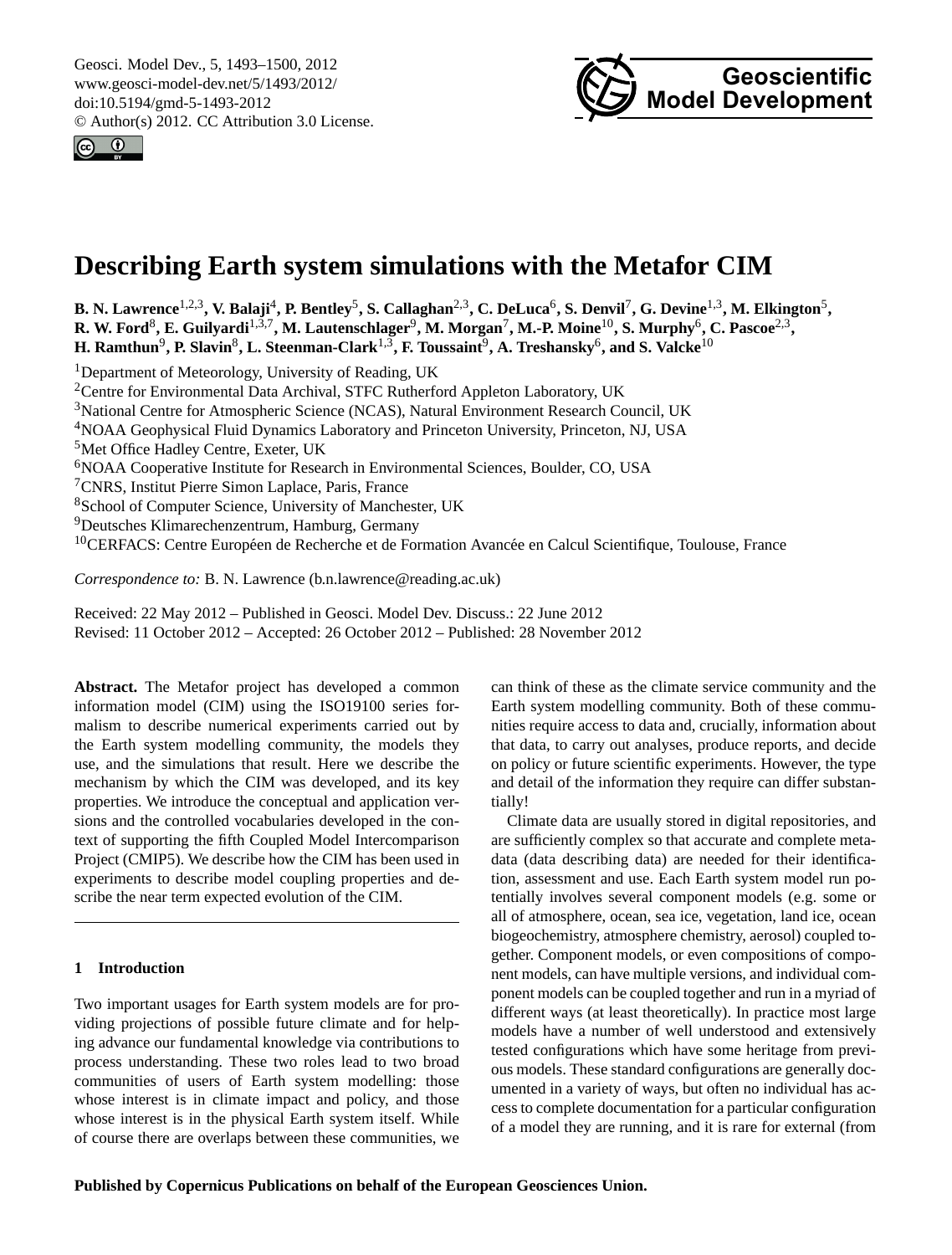the modelling group) data users to have access to much documentation for the model and configuration, let alone complete documentation.

Generally the most easily available documentation is found in academic papers, but one finds that, to understand a modern Earth system model in any detail, one needs access to many published papers, many unpublished papers, and often the personal notes of some key individuals. This can lead to difficulties of scientific interpretation, particularly when comparing the output of two models. For example, when asking questions such as "are the simulation differences due to initial or boundary conditions (and consequential natural variability) or the algorithms/code?", even with one model it can be difficult to interpret changes between primary configurations (which may differ in ways not being recorded using methods for expediting comparison). Additional complexity arises where models are modified to meet the criteria of a specific experiment (e.g. an experiment to project future climate under a specific emission scenario).

While such difficulties were limited to scientific interpretation, this "model documentation issue", although annoying (and occasionally expensive to work around), was not a major problem. Now that simulations and their validity and uncertainty are the cornerstone of national and international policy, such documentation issues need to be handled differently. To that end, the European Commission established the Metafor project in 2008, aiming to "... develop a Common Information Model (CIM) to describe climate data and the models that produce it in a standard way, and to ensure the wide adoption of the CIM ... to address the fragmentation and gaps in availability of metadata (data describing data) ... to optimize the way climate data infrastructures are used to store knowledge, thereby adding value to primary research data and information, and providing an essential asset for the numerous stakeholders actively engaged in climate change issues (policy, research, impacts, mitigation, private sector)."

(It is unfortunate that throughout this paper we need to use the word model in two contexts: as something which is used to simulate the real world environment, and as used in CIM, as a construct for describing metadata. Where we use the word model, without qualification, we will mean it in the first context.)

It will be seen that the Metafor project both builds upon and works closely with other major international efforts, and in particular, the US Curator project [\(Dunlap et al.,](#page-7-0) [2008\)](#page-7-0).

In 2010, the World Climate Research Programmes' Working Group for Global Climate Modelling endorsed the use of the CIM, and a questionnaire developed by Metafor, as the mechanism to be used for documenting the models and simulations of the fifth Coupled Model Intercomparison Project (CMIP5, [Taylor et al.,](#page-7-1) [2011\)](#page-7-1).

Along with the motivation of describing models to aid output interpretation, another driver for software documentation is to aid in the construction of models themselves. The coupling of components in an Earth system model is often complex, and can involve the moving of fluxes of constituents, energy and momentum from one grid to another, using techniques which need to be very aware of the nature of what is being coupled and how (particularly the source and target grids). Modern couplers are beginning to use automatically generated metadata to aid in that process (e.g. [Redler et al.,](#page-7-2) [2010\)](#page-7-2), and it is likely that future models will make even more use of such techniques.

One other possible drive could have been the development of portable and replicable model simulation workflows. While this is in principle true, it is our experience that the portability of current models and production workflows requires significant human interaction, and is likely to do so for at least the next few years. Hence, workflow and simulation replication is not currently a priority goal for the CIM – although the CIM is being used in workflow experiments to enable provenance description [\(Turuncoglu et al.,](#page-7-3) [2012\)](#page-7-3).

In this paper we discuss the methodology used to develop the CIM, describe the CIM itself, introduce some of the ecosystem being developed around it, and identify further work. Companion papers discuss the CMIP5 questionnaire [\(Moine et al.,](#page-7-4) [2012\)](#page-7-4), the application of the CIM in CMIP5 specifically [\(Guilyardi et al.,](#page-7-5) [2011\)](#page-7-5) and the software infrastructure that supports CMIP5 [\(Williams et al.,](#page-7-6) [2011\)](#page-7-6).

## **2 Information context and design methodology**

Documentation for climate simulations is not a new idea: the third Coupled Model Intercomparison Project (CMIP3) created an on-line questionnaire to capture key information about the models used, and complex metadata can appear within the data files (e.g. CMIP5 requires file attributes to identify which model was used, and with what forcings and key run-time parameters). However, previous efforts have not captured enough quality information to meet the needs of the disparate communities needing simulation documentation. (Nonetheless, where possible, pre-existing concepts from this and similar exercises have been co-opted into the CIM.)

Documentation and metadata are also terms which can be misunderstood, so an important decision was to define precisely in what part of the metadata spectrum the CIM was intended to lie. Using the taxonomy of metadata introduced in [Lawrence et al.](#page-7-7) [\(2009\)](#page-7-7), which describes

- **–** A archive metadata (intended to primarily describe the data syntax),
- **–** B browse metadata (to provide discrimination between similar datasets, using an inter-disciplinary vocabulary),
- **–** C character metadata (for intrinsic quality and extrinsic evaluation, including citation),
- **–** D discovery (for location and catalogues), and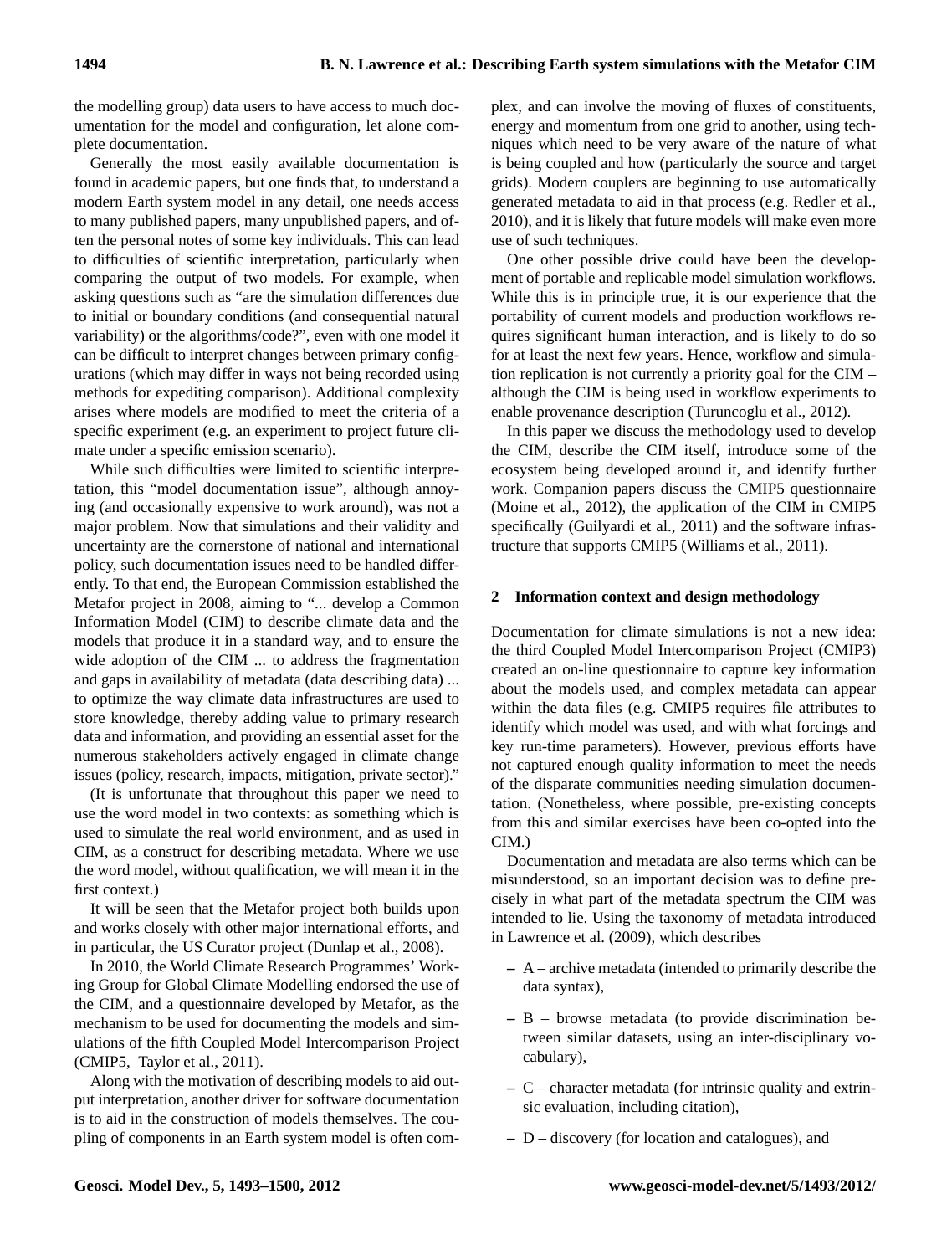## **–** E – extra (more detailed, disciplinary metadata),

we find the CIM aimed at a mixture of B, C and E applications. Three examples suffice to show the mixture: we want non-physical science climate impacts users to be able to discriminate between simulations (B); we want to be able to record the quality of the archive ("are all files present, and have they been checked, are there any citations" $(C)$ , and we want the CIM to support a detailed scientific comparison of models at the process level and allow software to identify the coupling strategy for software components (E). We assume that discovery (D) is handled independently, with handover from discovery to CIM documentation provided by external software systems.

The difficulty with the requirements of this CIM mixture was that we (the Metafor team) quickly discovered that there were no pre-existing information structures with rich enough syntactic and/or semantic structures to support our goals, so we needed to develop our own. To that end, we followed the ISO19101 [\(ISO,](#page-7-8) [2005a\)](#page-7-8) formalism to identify the key information classes and their attributes, and then built systems around the resulting information objects. This approach requires one to establish formal descriptions of all the important "features" of the domain of interest (in our case, the numerical modelling workflow and all the artefacts used in and/or produced by such workflows). The resulting set of "feature-types", with their relationships, provides the "domain-model".

ISO19101 recommends the use of the Unified Modelling Language (UML) to develop a domain model encapsulating classes with properties and relationships, followed by the serialisation of that view into an "application schema", typically using the extensible markup language (XML) schema description (XSD). Then, any actual artefacts in the real world (e.g. a simulation or model description) should be described in instances of that schema (i.e. XML documents for an XSD schema).

In practice before using UML in this formalism, one needs to establish a "metamodel" which provides a set of rules that ensures one uses UML in a way that is consistent with the objective (the domain model) and its eventual serialisation into an application schema. Between them ISO19101, ISO19109 [\(ISO,](#page-7-9) [2005b\)](#page-7-9) and ISO19136 [\(ISO,](#page-7-10) [2005c\)](#page-7-10) provide such a set of rules.

Using this method, our implementation was broken into four dependent, but independently evolving, steps:

- 1. the development of our metamodel extending the existing default ISO19136 appendix E metamodel to support some specific requirements,
- 2. the construction of what we came to call the Conceptual CIM, or ConCIM – the UML description of the domain, and
- 3. the development of our XSD schema implementation of specific versions of the ConCIM (the Application CIM, or AppCIM), and finally
- 4. the definition of a set of controlled vocabularies that could be exploited within those instances.

By breaking the problem into these four steps, we were able to decouple both the evolution of our understanding of the underlying concepts and the evolution of an implementation of those concepts. This separation of concerns was crucial to our ability to deliver a scientific consensus of how to describe models, a software implementation of the requisite information structures, and tools to use that information. To build later generations of those tools, a fifth step (a serialisation of our AppCIM into the JavaScript Object Notation – JSON – via python objects) has also become necessary, but is not discussed here. The first three steps were carried out by the Metafor project team, using a consensus approach to making decisions. The development of the controlled vocabularies, discussed in [Moine et al.](#page-7-4) [\(2012\)](#page-7-4), was carried out by the Metafor team, based on many discussions with the scientific community (see below).

In practice the metamodel was developed very quickly, with the main extension from ISO19136 being the use of a "document" stereotype, to indicate that a specific class described a set of information that was intended to have a life cycle of its own – created and managed by different individuals, and perhaps exposed to the Internet by services running in disparate locations. This stereotype allowed one to discriminate between objects that might be independently managed and cross-referenced (using the data- or feature- type classes already inherent in ISO19136), but generally under the control of one institution and targeted at one facet of the problem, from those generally controlled elsewhere. An example of the distinction was to discriminate between the classes used to describe an experiment (an instance of which might be defined and exposed by an international body), a model (which might be developed and documented at a particular institution), and a simulation which might be run using that model at a third institution. We also found that a "reference" stereotype was useful in giving clear guidance as to when associations were expected to be serialised by reference to other objects rather than by encapsulating such objects within the object that was the source of the association.

In the next section we describe more fully the ConCIM, concentrating on the key packages and classes.

## **2.1 The Metafor conceptual view**

Figure [1](#page-3-0) shows a high level picture of the key information classes which exist in the ConCIM V1.5 UML, identifying which of them carry the document stereotype, and also identifying the structure by which the classes are organised into most of the key packages. The complete set of packages are the following: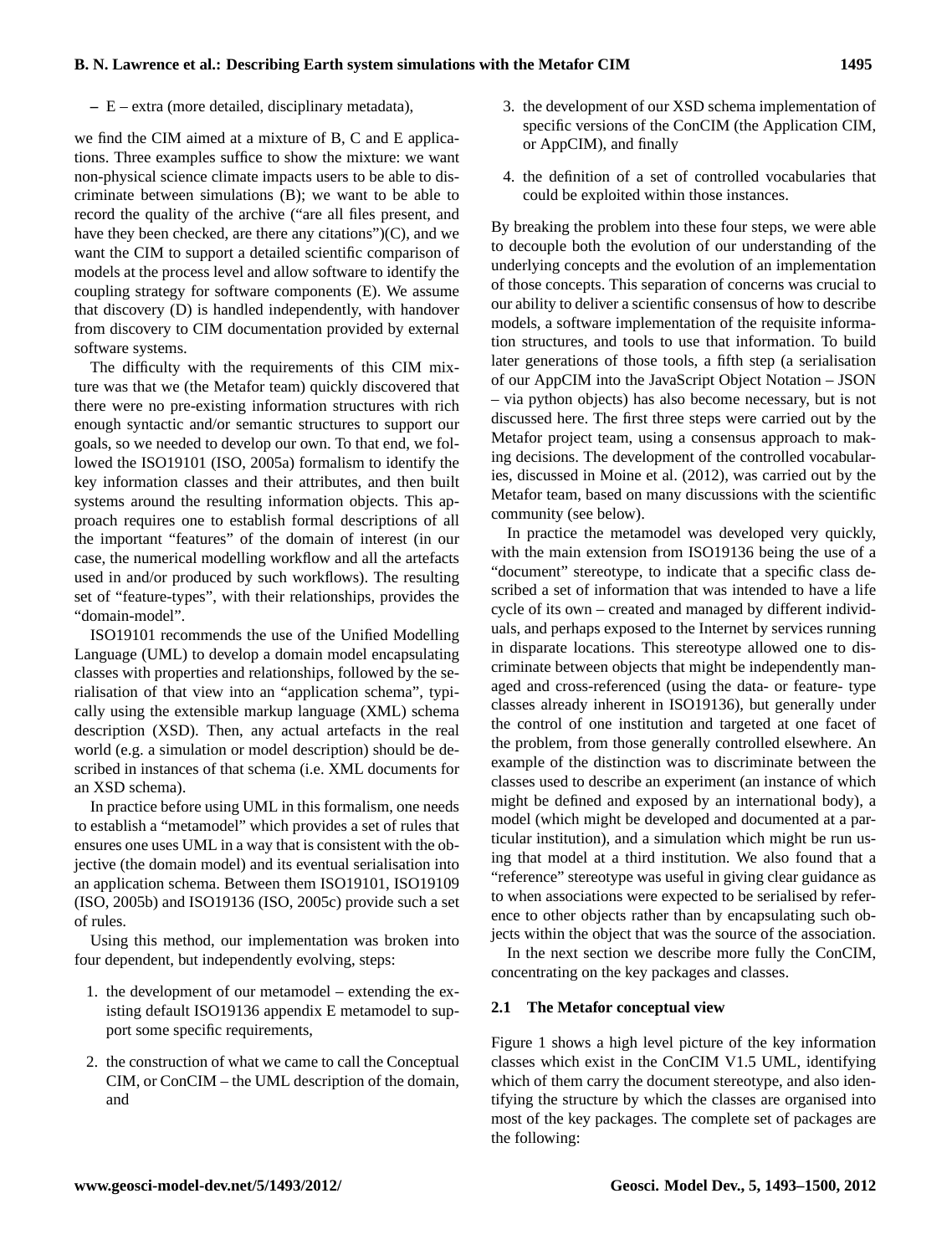

<span id="page-3-0"></span>**Fig. 1.** Key components of the ConCIM V1.5 (not all classes are shown): A SimulationRun is a specific type of Simulation, itself a type of NumericalActivity. A Simulation runs on a Platform, using a ModelComponent, which is a type of SoftwareComponent. A Simulation-Run may aggregate SimulationComposites. When components are coupled together, SoftwareComponents can be DataSources for other components (as are data objects from disk). A Simulation will conform to the NumericalRequirements of a NumericalExperiment. All of the entities expected to be managed independently as documents are marked by the document icon in the top right of the box; we see here that the documents are NumericalExperiments, Platform, QualityRecords, DataObjects, two types of SoftwareComponent, and four types of NumericalActivity. (All symbols are standard UML. The colours delineate the differing packages in which the classes lie. Note that most classes have multiple attributes which have been omitted here to highlight the relationships. More details are available at [http://metafortrac.badc.rl.ac.uk/trac/browser/CIM/tags/version-1.5.](http://metafortrac.badc.rl.ac.uk/trac/browser/CIM/tags/version-1.5)

- 1. The activity package describes the "doing" part of the process by describing data processing and simulations and how those simulations are associated with a specific experimental context (including requirements). Although not shown on this diagram, experiments can then be gathered into projects, such as CMIP5 etc.
- 2. The software package describes the models themselves as well as any analysis or post-processing programs used. The software itself can be decomposed into fully described (and where appropriate, coupled) subcomponents such as atmosphere, ocean etc.
- 3. The data package describes the final data objects produced by simulations and their inputs (including both initial conditions and boundary information used, for example, to force the model with observed data).
- 4. The grid package (not shown in Fig. 1) provides formal description of the geographic grids, both when used as

computational grids within software components, and those upon which data are projected in data files for input/or and output (it is possible that input and output grids may differ from those used internally for computation).

5. A shared package includes reusable elements such as customised specialisations of useful ISO classes along with some "orphan" classes such as quality control records and platform descriptions.

A key point to note about the software class is the flexibility inherent in the software component class, which can be composed of many instances of itself, allowing a deep hierarchy of software to be described. It is important to recognise that this allows both a description of the code (so this class can be used to describe software modules and their calling structure) and a description of the scientific capability of the code (independent of the actual code structure). The software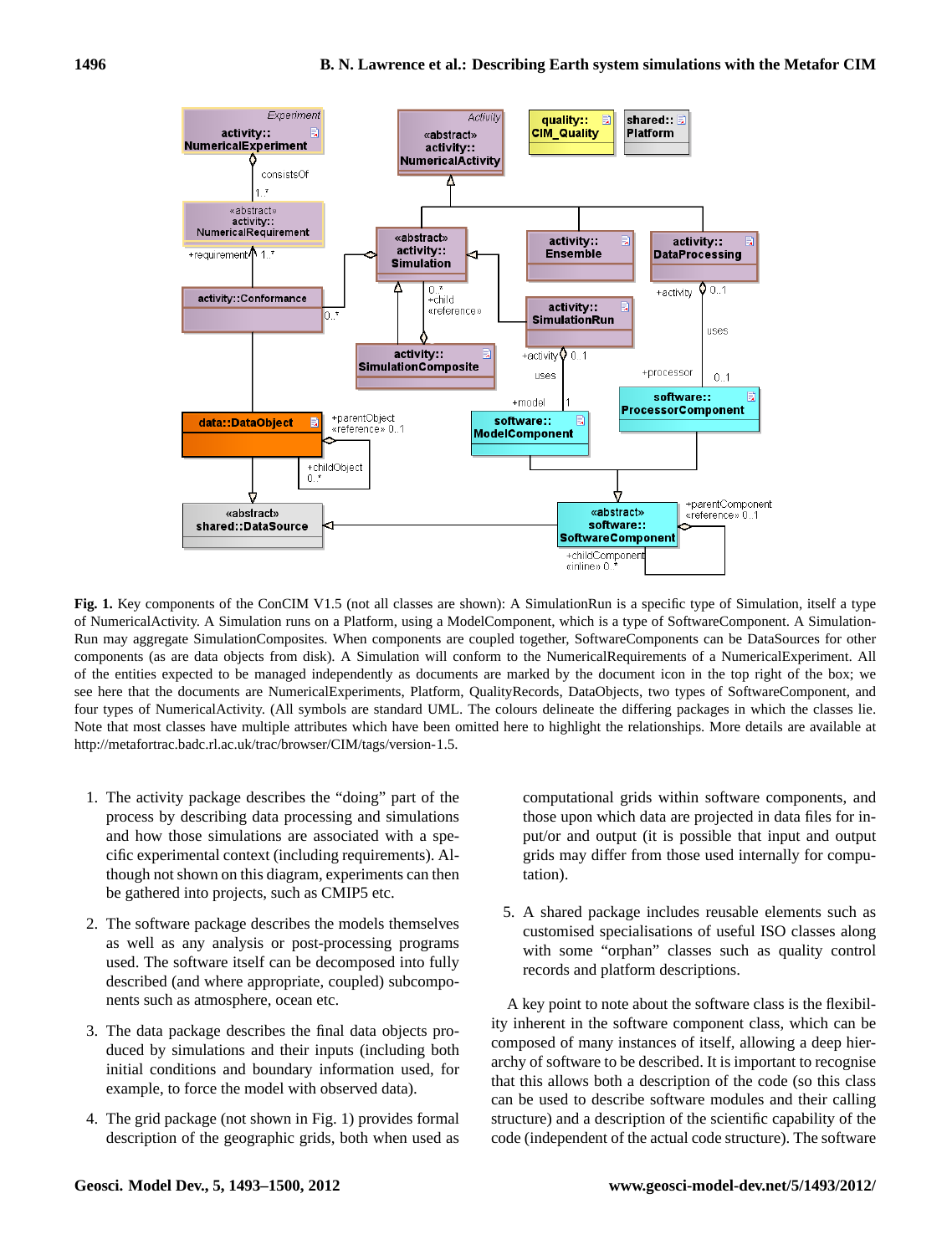package is perceived by modellers as the heart of the Metafor CIM; however, from the perspective of data users, the route to the code is via the simulation. For example, given "this" dataset, one can discover that it was produced by "that" simulation which used a "specific" model configuration. The software component hierarchy can also be used to describe preand post-processing software.

The ConCIM is the point of entry for governance of the CIM, being a serialisation independent description of what the CIM should describe, identifying key attributes and their relationships etc. After the end of the Metafor project, the ConCIM is one of the artefacts that will need ongoing governance so that it can evolve as both producer (the modelling community) and user (not just modellers, data users etc) requirements evolve.

In the next section we describe how version 1.5 of this conceptual view has been serialised into a usable XSD application schema. This is the AppCIM version used to support CMIP5, but because of the separation between the AppCIM and the ConCIM, we have also been able to simultaneously learn the lessons of this deployment, and begin work on subsequent versions of the ConCIM. Some of the lessons learned and their consequences are described in Sect. [7,](#page-6-0) where we also discuss the future of the ConCIM.

### **3 The Metafor application schema**

As described above, the CIM is conceived of, and initially described, in UML, but UML is neither user-friendly for nonexperts, nor is it suitable for direct use in tooling. To that end, one needs to serialise the UML into something that is both comprehensible by humans, and suitable for automation. Accordingly, the ConCIM UML can be serialised in a number of ways, but here we concentrate on two:

- 1. as a set of XSD (XML schema documents), one for each package;
- 2. into the Web Ontology Language (OWL).

There is a semantic mismatch between these two serialisation approaches. In the first case, the clear expectation is that instances are constructed by creating XML documents that conform to the XML schema; in the second, the notions of schema and instances are not so clearly separated. In the remainder of this section, we will concentrate on the XSD based AppCIM; the OWL serialisation(s) are discussed in the section on creating and manipulating the CIM.

The ConCIM is described using UML and, in particular, using the HollowWorld formalism [\(https://www.seegrid.](https://www.seegrid.csiro.au/wiki/bin/view/AppSchemas/HollowWorld) [csiro.au/wiki/bin/view/AppSchemas/HollowWorld\)](https://www.seegrid.csiro.au/wiki/bin/view/AppSchemas/HollowWorld), which, amongst other things, imports classes from the ISO series of standards. Provided the UML conforms to ISO19109 and the constraints of the ISO19136 GML rules, the UML can be serialised using such tools into one or more XSD which together make up a GML compliant application schema. A number of such tool chains have been constructed, the two most well known being FullMoon [\(http://projects.arcs.org.au/trac/fullmoon/\)](http://projects.arcs.org.au/trac/fullmoon/) and ShapeChange [\(http://interactive-instruments.de/index.](http://interactive-instruments.de/index.php?id=28&L=1) [php?id=28&L=1\)](http://interactive-instruments.de/index.php?id=28&L=1). We have thus far not used either of the above tools, since when the first version of the AppCIM was developed, the ConCIM did not fully conform to the ISO19136 metamodel. Instead, a completely independent tool was developed using XSL transformations (from an XML representation of the UML) to serialise the UML into XSD. As a consequence, the AppCIM 1.5 is compliant with ISO19109, but not with ISO19136.

Compliance with ISO19136 is not strictly necessary – there are no obvious points of interoperability between CIM documents and complete documents constructed by other communities using ISO19136 – but compliance would make it easier to use tools built by others, and thus avoid having to maintain the entire tool chain ourselves. It would also help with the translation between CIM descriptions and external data descriptions and discovery systems.

A candidate for a future version of the CIM has been developed that is ISO19136 compliant. The steps to make it ISO19136 compliant were not onerous: the key issues were around adding tagged values that define aspects of the serialisation order, and ensuring that our usage of classes from other ISO standards was done in a consistent manner; in the version described here some ad hoc usage patterns had occurred inadvertently.

#### **4 The Metafor controlled vocabulary**

The CIM classes introduced earlier define many important attributes, but, from the point of view of the users of simulation data, the most important are those which describe the data themselves (what is simulated, at what spatial and temporal resolution, and for how long) and the details of the model used. There are already effective metadata standards for describing the data, and so the data package is essentially a wrapper for those. However, the software package is crucial to providing useful descriptions of the models and, within that, their scientific properties, which are related to which algorithm was used, and key configuration parameters. (Another important class of usage, the software configuration properties, describing actual modules of code, which allows, for example, a coupler to join two components together, is discussed in the next section.).

We abstract the scientific properties out of the ConCIM by using two key attributes: model component type and an extensible list of scientific properties expressed as attribute value pairs. However, the utility of the CIM as an interoperable description of models depends on different groups using these properties in the same way. To that end, we have developed a controlled vocabulary (CV) relating specific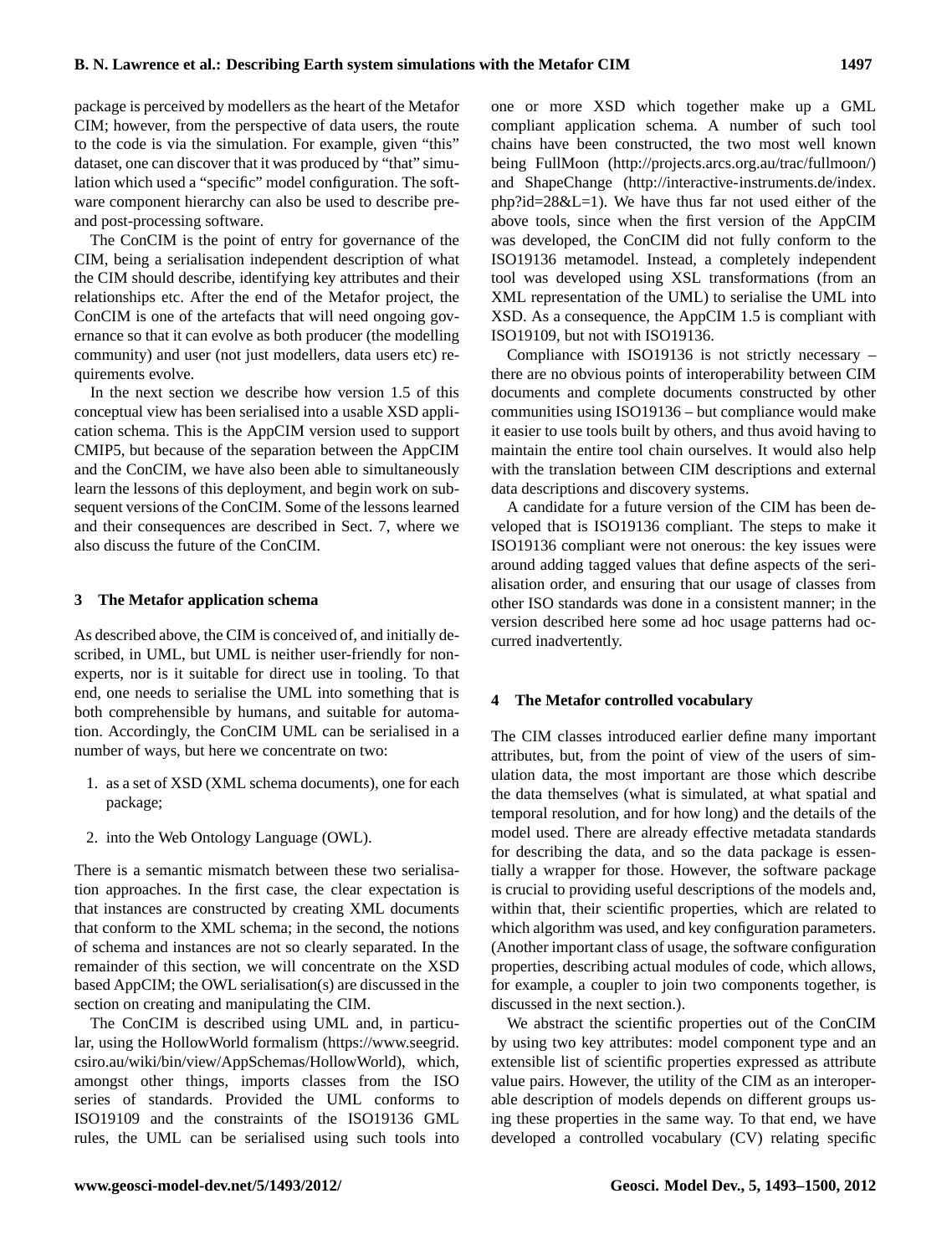components to a set of constrained properties, and the sorts of subcomponents that might be expected. For example, an atmosphere component might expect to have a cloud process sub-component which might have an attribute default particle size, with an expected value in m. These controlled vocabularies allow differing software (and algorithms) to be described using a common scientific vocabulary.

The construction of the CV is discussed in [Moine et al.](#page-7-4) [\(2012\)](#page-7-4) and essentially consists of identifying a set of major model components, along with the hierarchy of subcomponents which lie beneath, then for each component or sub-component, identifying any attributes and/or parameters, and providing formal definitions. These steps were carried out in a series of consultations with many scientists, using mindmaps to mediate the conversations. The mindmaps eventually became the primary artefact not only to record these discussions, but also to serve as the persistent source encoding of the CV. Although their original introduction was because they provided a useful way to develop and display hierarchies and attributes, they are less suitable for long-term machine processing (not least because the mindmap software format itself is evolving). Nonetheless they became integral to the process, because their immediate intuitive use for the scientists was more important than the machine processing issues, for which workarounds were delivered (Moine et al., 2012).

## **5 Using the CIM to control software**

The previous section described how the CIM is used to describe the scientific properties of components, and this is where most of the work thus far has been carried out. However, some initial experiments have been carried out using CIM instances to configure the exchanges of coupling data managed by the OASIS coupler within a coupled system. The OASIS coupler [\(Redler et al.,](#page-7-2) [2010\)](#page-7-2) performs synchronized exchange of coupling fields between component models. In order to do this, formal descriptions are required of the fields to be coupled, the components they belong to, the structure of their grids, the timing of coupling exchanges within the simulation, and any necessary transformations (e.g. temporal averaging or regridding). The CIM can be used to provide these formal descriptions which are then resolved using Connection class instances (see Fig. [2\)](#page-5-0). The OASIS4 coupler was adapted [\(Valcke et al.,](#page-7-11) [2011\)](#page-7-11) so that it could read the CIM XML files containing such instances for its configuration, and the modifications were validated with toy examples testing many features of OASIS4, like regridding, time transformation, bundling of fields and I/O, and debugging output.



<span id="page-5-0"></span>**Fig. 2.** The Connection class in ConCIM 1.5 which describes the properties of a configured connection between two components.

## **6 Creating and manipulating the CIM**

The focus of this paper is on describing the construction and structure of the metadata needed to describe Earth system models and their simulations; however, metadata are useless without tools to populate and utilise them. Tools to create CIM instances, edit them, aggregate them, and move them into repositories are needed, as are tools to find specific instances, display and difference them. Prototypes of these tools have been developed, but fully featured tools will be necessary before CIM use could become prevalent.

Ideally much CIM content would be automatically created by self-describing models, but as this is not generally the case yet, the construction of a questionnaire suitable for human input has been a major priority. To that end, we constructed for CMIP5 a sophisticated entry tool (the "CMIP5 questionnaire", [http://q.cmip5.ceda.ac.uk\)](http://q.cmip5.ceda.ac.uk) which by September 2012 had been used to document 42 different models and over 600 simulations from 17 institutions. To allow the editing of single CIM instances, particularly those not created via the questionnaire, a customised version of the Geonetwork XML editor [\(http://geonetwork-opensource.org\)](http://geonetwork-opensource.org) has been constructed, but this has not yet been heavily used.

Although there is a lot of CIM content available from the CMIP5 questionnaire, usage of the content has been limited by our initial tooling for viewing and manipulating the content. Until late 2012, the most important destination for CIM content had been the Earth System Grid (ESG) gateways described in [Williams et al.](#page-7-6) [\(2011\)](#page-7-6). An example of a piece of a simulation description is shown in Fig. [3,](#page-6-1) which represents a view on a number of CIM XML documents. An example snippet of the underlying XML content is shown in Fig. [4](#page-6-2) for readers not familiar with XML.

The ESG gateways ingest OWL representations of CIM documents which are created by a tool which effectively maps the AppCIM XSD structure onto a target OWL structure (generated from the ConCIM), and then parses CIM instances to produce triples, which are directly inserted into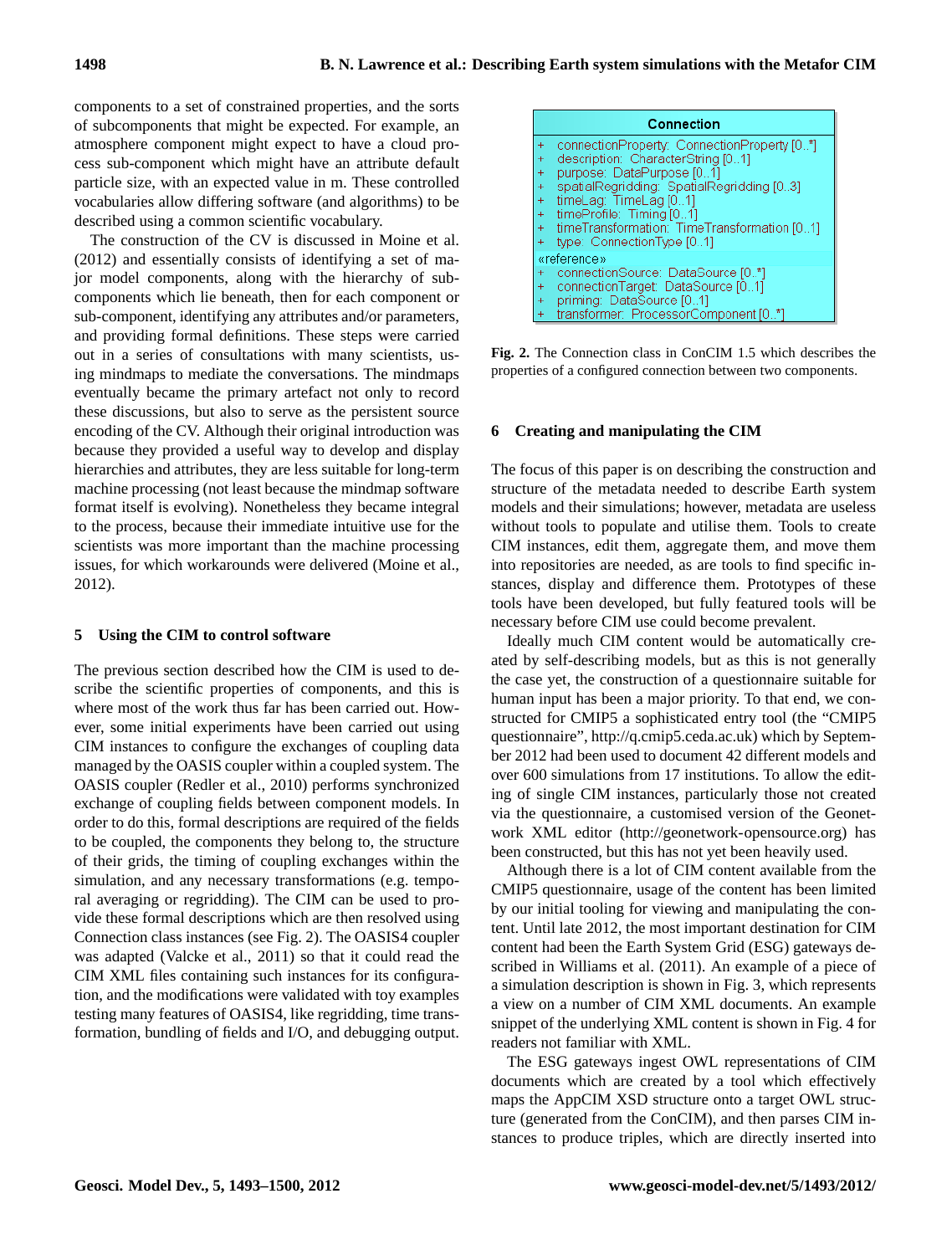#### Simulation Metadata: HadGEM2-ES abrunt4xCO2

Full Name: Clobal Em



<span id="page-6-1"></span>**Fig. 3.** An example of CIM content rendered by software developed by the US Earth System Curator project integrated into the Earth System Grid Gateway (from [http://earthsystemgrid.org,](http://earthsystemgrid.org) on the 17 April 2012). Elements of Simulation, Software, and Grid documents are shown. The box on the left shows some of the software component structure in a "tree-control". The title and abstract are those of the Simulation, and the Grid tab exposed is showing part of one of the grids used. A user can navigate around this representation of the CIM content to find out details of component properties, inputs and outputs etc.

the ESG gateway triplestores. These then support display and faceted browse of the CIM content [\(Dunlap et al.,](#page-7-0) [2008\)](#page-7-0). This procedure of conversion is onerous, and the toolchain was not resilient to changes in the AppCIM, so it it has been difficult to update and deploy.

Partly because of these difficulties, and mainly to improve access to data, new generations of portals are being deployed. These are the first to make it possible to reliably navigate between data and metadata descriptions of the models, an issue which has thus far limited the exposure of the metadata to user communities. These new portals provide two routes to the metadata: A Metafor-specific portal under heavy development provides support for a repository of CIM documents with search, view and differencing support, as well as validation and view services for document uploads and general CIM documentation. Simultaneously, a new generation of gateways to the CMIP5 data is going live, providing access to both data and metadata as originally envisaged. These new gateways (known as "peer-to-peer" gateways) will exploit the the new Metafor repository (utilising a common JavaScript library and remote document invocation) to provide embedded CIM viewing. The new code does not use OWL, instead using JSON representations of the CIM documents, but future versions of the CIM, which are more consistent with ISO19136, may yet use OWL, being able to exploit work underway elsewhere on OWL serialisations of ISO19136 compliant schema and instances.



**Fig. 4.** The primary representation of CIM content is stored and exchanged in XML. This snippet of grid XML underlies some of the material shown in Fig. [3.](#page-6-1)

<span id="page-6-2"></span>We expect that once we have reliable CIM content viewing services integrated with data viewing services, both the utility (as we get feedback) and uptake of the CIM will be enhanced.

#### <span id="page-6-0"></span>**7 Next steps**

While CIM1.5 is implemented to support CMIP5, work has begun on the ConCIM2.0, aimed at addressing three specific syntactic goals: (1) enhancing the metamodel to better support direct serialisation of the model and instances to OWL/JSON etc, (2) refactoring the model so that tools such as FullMoon and ShapeChange can be used to generate XSD without bespoke tooling, and (3) refactoring the model to be consistent with the upcoming ISO19156 Observations and Measurements standard. The first two of these should provide a more transparent mapping between the two existing representations of the AppCIM which should allow, for example, the same portal to easily support faceted browse accompanied with document differencing using the different representations of the same content. The third should allow better metadata interoperation with observational data, and make CIM content more useful in the B-browse context introduced earlier.

Scientifically, the metadata model is also going to be refactored to address a better separation of concerns between the description of the scientific properties of component models, and their algorithmic implementation. The current version blurs the difference in such a way that a given CIM software instance cannot be used for, for example, both a scientific description using the Metafor CV and the coupling configuration. When resolved, self-describing models will be much more tenable. To this end some early experiments on self-description (and software-metadata consistency) have already been carried out: the Open Fortran Parser (OFP) was modified to output an XML representation of the source code, which was then translated into a CIM document. Clearly not all information is currently explicitly captured in